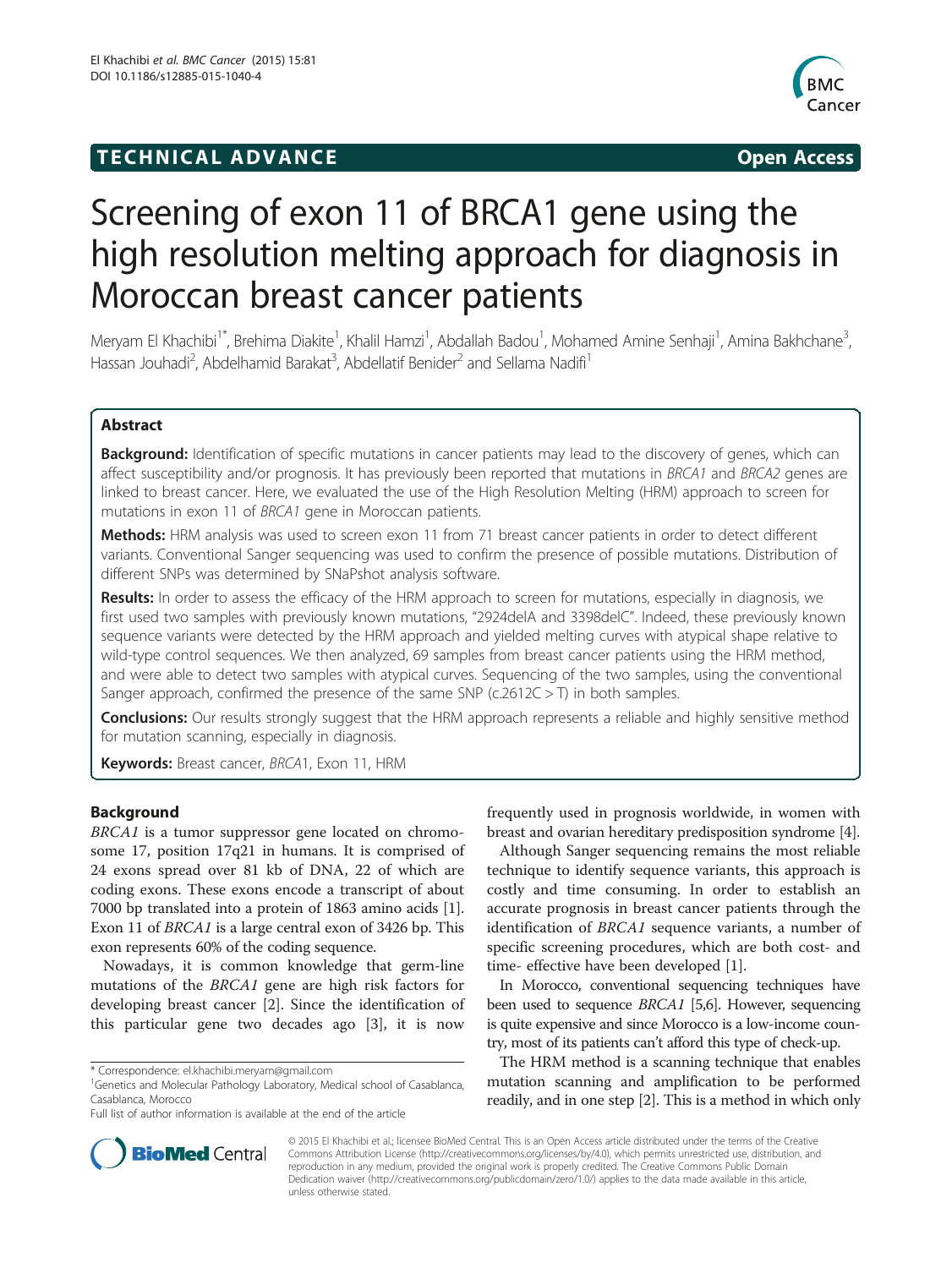<span id="page-1-0"></span>primers and fluorescent DNA binding dye are used, and no sample processing (after PCR amplification) is required [[7\]](#page-4-0). It is important to note that the HRM technique also allows heteroduplex detection.

Several studies have been conducted to scan BRCA1 exons by the HRM approach [\[2,8-11](#page-4-0)]. However, to our knowledge, this is the first study performed in Morocco using the HRM approach to screen the BRCA1 gene.

Our aim was to explore the reliability of the HRM approach for the identification of BRCA1 mutation carriers in exon 11 among family members of an index patient (IP); and to search for the presence of new genetic variants in the Moroccan population. In the first part of this study, we analyzed and detected, using the HRM approach, variants from samples of patients presenting with breast cancer. In the second part, we corroborated the results (obtained by the HRM method) using the standard Sanger sequencing technique.

## **Methods**

## Patients and samples

We started our work with two previously sequenced, positive controls (2924delA and 3398delC). 71 patients, found positive for breast cancer through clinical and histological examinations, were recruited from private and public oncology centers of Casablanca from 2009 to 2010. Five more donors were used as negative healthy controls.

Experiments performed in this study were evaluated and approved by the Ethic Committee for Biomedical Research in Casablanca (CERBC) of the Faculty of Medicine and Pharmacy ( $N^{\circ}$  121). For this purpose, a written consent (including the agreement to publish clinical data) was given by each study participant (patient and control).

DNA was extracted using the phenol-chloroform method as previously described, [[12](#page-4-0)] and quantified using the NanoVue™ Plus Spectrophotometer (GE Healthcare, UK).

### HRM protocol

Assays were performed in 96 well plates. Amplification by PCR, of exon 11 of BRCA1 was performed using primers reported by P. D. Murphy in 2005 (see Table 1) [[13\]](#page-4-0) using a 7500 Fast Real-Time PCR system (AB Applied Biosystems, USA). Analysis of the obtained curves was performed using the 7500 Fast System SDS v2.0.1 software.

Table 1 List of primers used to amplify the BRCA1 gene exon 11

| Gene        |                | Sequence                      | Taille |
|-------------|----------------|-------------------------------|--------|
| BRCA1       | Forward primer | 5' CCACCTCCAAGGTGTATCA-3'     | 372 bp |
| exon 11 A   | Reverse primer | 5' TGTTATGTTGGCTCCTTGCT-3'    |        |
| BRCA1       | Forward primer | 5' CACTAAAGACAGAATGAATCTA-3'  | 400 bp |
| exon 11 B   | Reverse primer | 5' GAAGAAGCAGAATATTCATCTA-3'  |        |
| BRCA1       | Forward primer | 5' TGATGGGGAGTCTGAATCAA-3'    | 400 bp |
| exon 11 C   | Reverse primer | 5' TCTGCTTTCTTGATAAAATCCT-3'  |        |
| BRCA1       | Forward primer | 5' AGCGTCCCCTCACAAATAAA-3'    | 400 bp |
| exon 11 D   | Reverse primer | 5' TCAAGCGCATGAATATGCCT-3'    |        |
| BRCA1       | Forward primer | 5' GTATAAGCAATATGGAACTCGA-3'  | 388 bp |
| exon 11 E   | Reverse primer | 5' TTAAGTTCACTGGTATTTGAACA-3' |        |
| BRCA1       | Forward primer | 5' GACAGCGATACTTTCCCAGA-3'    | 382 bp |
| exon 11 F   | Reverse primer | 5' TGGAACAACCATGAATTAGTC-3'   |        |
| BRCA1       | Forward primer | 5' GGAAGTTAGCACTCTAGGGA-3'    | 423 bp |
| exon 11 G   | Reverse primer | 5' GCAGTGATATTAACTGTCTGTA-3   |        |
| BRCA1       | Forward primer | 5' TGGGTCCTTAAAGAAACAAAGT-3'  | 366 bp |
| exon 11 H   | Reverse primer | 5' TCAGGTGACATTGAATCTTCC-3'   |        |
| BRCA1       | Forward primer | 5' CCACTTTTTCCCATCAAGTCA-3'   | 377 bp |
| exon 11 l   | Reverse primer | 5' TCAGGATGCTTACAATTACTTC-3'  |        |
| BRCA1       | Forward primer | 5' CAAAATTGAATGCTATGCTTAGA-3' | 377 bp |
| exon 11 J   | Reverse primer | 5' TCGGTAACCCTGAGCCAAAT-3'    |        |
| BRCA1       | Forward primer | 5' GCAAAAGCGTCCAGAAAGGA-3'    | 396 bp |
| exon 11 K   | Reverse primer | 5' TATTTGCAGTCAAGTCTTCCAA-3'  |        |
| <b>BRCA</b> | Forward primer | 5' GTAATATTGGCAAAGGCATCT-3'   | 360 bp |
| exon 11 L   | Reverse primer | 5' TAAAATGTGCTCCCCAAAAGCA-3'  |        |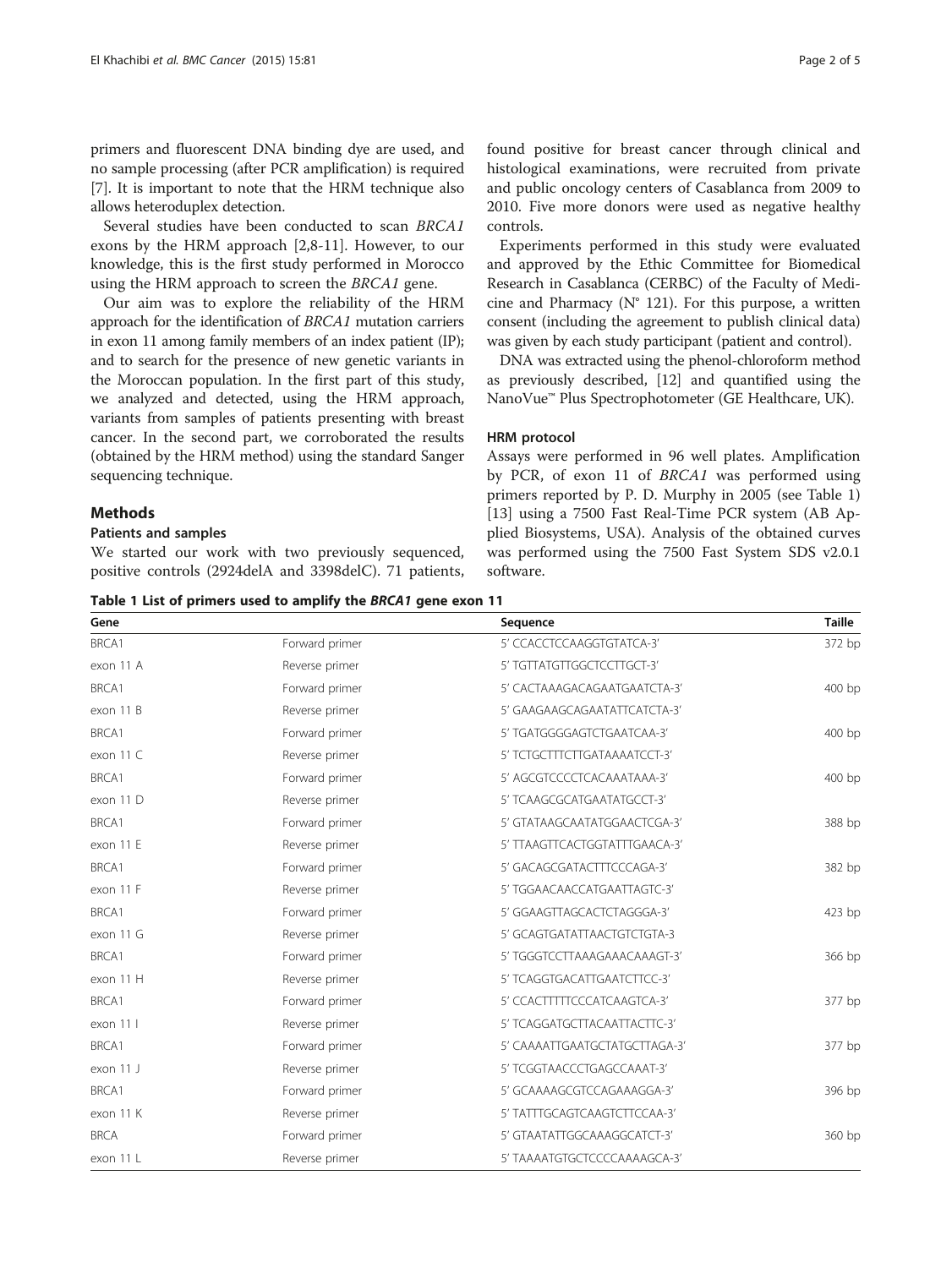<span id="page-2-0"></span>

In these experiments, we used MeltDoctor ™ HRM Master Mix kit reagents, which contain HRM SYTO9, a DNA intercalating fluorescent agent (BIOLINE, LONDON, UK). The final volume in the reaction mixture is 20 μl (4.4 μl of water, 10 μl of Master Mix, 0.25 μl of each primer (10 μM) and 20 ng of genomic DNA). The HRM protocol was set as follows:

- One cycle of 95°C for 10 min;
- 40 cycles of 95°C for 10 s, 63°C for 30 s and 72°C for 20 s;
- One cycle of melt curve of 95°C for 10 s, 60°C for 1 min, 95°C for 15 s and 60°C for 15 s. In these experiments, we used the same Tm of 63°C for all the primers.

#### DNA sequencing

To validate the HRM method, we reanalyzed all of the samples that yielded atypical curves, using conventional Sanger sequencing. These DNA samples were first amplified in a final volume of 25 μl containing: 5× reaction buffer, 1.5 mM MgCl2, 50 μM primers (same primers used for HRM method), 0.25 U Taq polymerase (BIOLINE, LONDON, UK) and 50 ng of genomic DNA.

All the PCR products were treated with exonuclease I and shrimp alkaline phosphatase enzymes prior to sequencing according to the following protocol: 37°C for 40 min and 80°C for 15 min. Then, the obtained PCR products were sequenced using the forward primer, the BigDye Terminator v 1.1Standard Kit (Applied Biosystems, Foster City, CA, USA), and the sequencher 3100 ABI Applied Biosystems. With regard to the analysis, we used the Applied Biosystems SeqScape Software v2.5 SNaPshot analysis.

### Results

The first step of this work was to validate the HRM approach for the entire sequence of the Exon 11 of BRCA1 gene. In order to accomplish this, we used DNA samples from five healthy control donors to amplify all

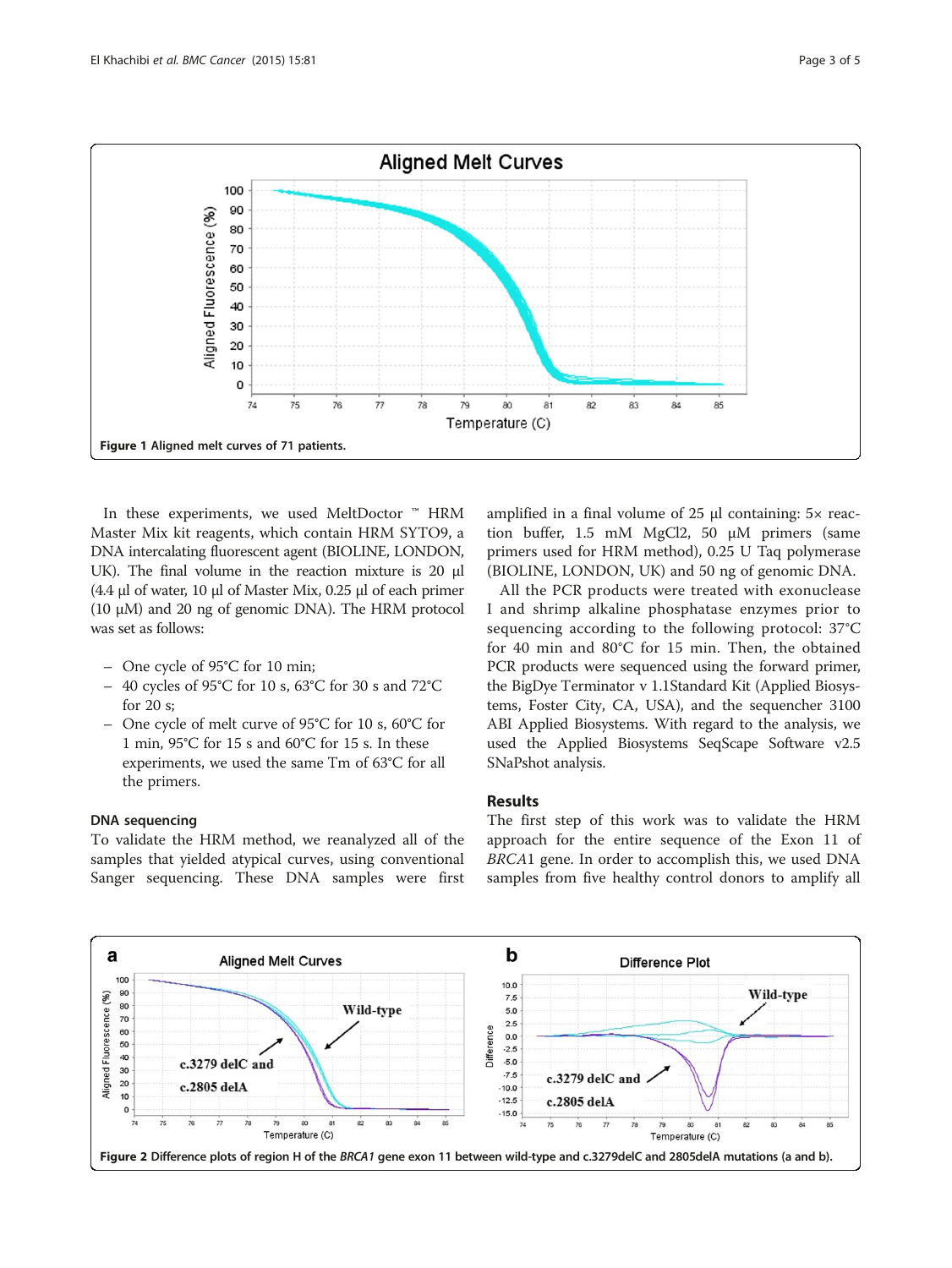

these indicated regions. We also used two positive control DNA samples, in which mutations had previously been detected within the region H of exon 11 (see Table [1](#page-1-0)) [[5](#page-4-0)]. As expected, all sequence variants in which mutations were previously detected yielded melting curves with abnormal shapes relative to wild-type DNA. In order to corroborate our observation, we sequenced the two samples that exhibited atypical curves, and found that these samples possessed a SNP. Indeed, The B, C, D, E, F, I, K and L regions of exon 11 (see Table [1](#page-1-0)) did not show atypical curves (Figure [1](#page-2-0)); whereas the G and H regions of exon 11 (see Table [1](#page-1-0)) exhibited different atypical curves (Figures [2](#page-2-0) and 3). All of these variants have been sequenced except for the samples Br 23 and Br 24, already known to carry mutations in the region H of exon 11 (see Table 2 for details).

Our work has shown that the HRM approach is sensitive, specific and straightforward. This method would also help to avoid costly systematic sequencing. In fact, sequencing, in this case, would be performed only for regions with atypical curves.

## **Discussion**

In order to detect potential mutations and, at the same time, avoid sequencing the entire BRCA1 gene, several alternate methods have been suggested to screen this gene. For instance, De Leener, et al. used the Protein Truncation Test (PTT), denaturing Gradient Gel Electrophoresis (DGGE) and denaturing High-Performance Liquid Chromatography (dHLPC), followed by specific region sequencing [\[8](#page-4-0)]. While all these methods were considered to be relatively sensitive, these approaches, especially the PTT, were shown to be unable to detect all of the mutations [[11](#page-4-0)]. The purpose of our study was to evaluate the efficacy of the HRM method in screening large sequences for potential mutations.

The High Resolution DNA Melting Analysis was first described by Zhou et al. [\[14](#page-4-0)], where the authors analyzed the ΔF508 mutation associated with the Mucoviscidosis disease. These authors also analyzed, using the same approach, other mutations found in the factor V gene: F508C variants in exon 10; and G551D, G542X, and R553X variants in exon 11.

| Table 2 All mutations and SNPs detected by the HRM approach were validated using Sanger sequencing method |  |  |  |
|-----------------------------------------------------------------------------------------------------------|--|--|--|
|-----------------------------------------------------------------------------------------------------------|--|--|--|

| Gene  | Patient<br>code | Exon        | <b>HRM</b><br>result | Sequencing<br>result | <b>Mutation</b><br>type | Systematic<br>nomenclature | <b>SNP</b>  | Manifestation,<br>age at diagnosis | Family<br>history | <b>Ethnic</b><br>origin |
|-------|-----------------|-------------|----------------------|----------------------|-------------------------|----------------------------|-------------|------------------------------------|-------------------|-------------------------|
| BRCA1 | <b>Br 23</b>    | 1H          | Positive             | Positive             | c.2805delA              | 2924 del A                 |             | BC, 41y                            | M aunt, BC 42 y   | Berber                  |
|       | <b>Br 24</b>    | 1 H         | Positive             | Positive             | $c.3279$ del $C$        | <b>CONSPEE</b>             |             | BC, 32y                            | Mother, BC 49 y   | Berber                  |
|       | Br 123          | $.1$ ( $.1$ | Positive             | Positive             |                         |                            | c.2612C > T | BC, 64 <sub>V</sub>                | No Family History | Berber                  |
|       | Br 12           | 1G          | Positive             | Positive             |                         |                            | c.2612C > T | BC, 27y                            | No Family History | Arab                    |

BC: Breast Cancer.